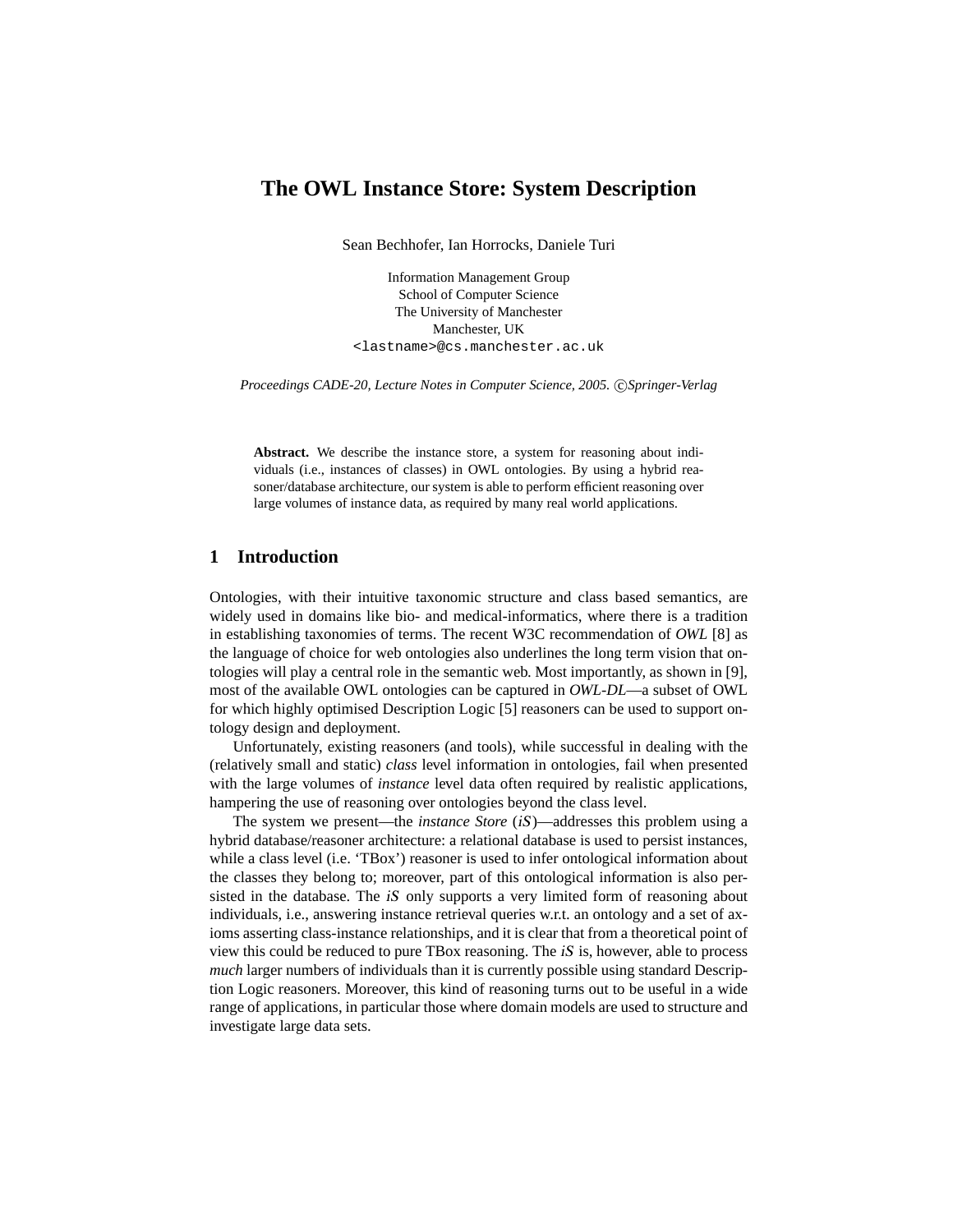### **2 Architecture and Interface**

There is a long tradition of coupling databases to knowledge representation systems in order to perform reasoning, most notably the work in [10]. However, in our architecture we do not use the standard approach of associating a table (or view) with each class and property. Instead, we have a fixed and relatively simple schema that is independent of the structure of the ontology and of the instance data. The iS is, therefore, agnostic about the provenance of data, and uses a new, dedicated database for each ontology (although the schema is always the same).

The basic functionality and the database schema of the iS system are illustrated in Figure 1 and Figure 2 respectively. At start-up, the initialise method is called w.r.t.

initialise(database: Database, reasoner: OWLReasoner, ontology: OWLOntology) addAssertion(instance: URI, class: OWLDescription) retrieve(query: OWLDescription): Set $\langle \text{URI} \rangle$ 

#### **Fig. 1.** The iS API

a relational database, an OWL class reasoner, and a class level (i.e., not containing instances) OWL ontology. The method creates the schema for database if needed (ie if the iS is new), parses ontology and loads it into the reasoner.

To populate the iS, one calls the addAssertion method repeatedly. Each assertion states that instance (a URI) belongs to class, which is an arbitrary OWL description (not involving other instances). Once one has populated the iS with some—possibly millions of—instances, one can query it using the retrieve method. A query again consists of an arbitrary OWL class description, and the result is the set of all instances belonging to the query class.



**Fig. 2.** Database Schema for iS

2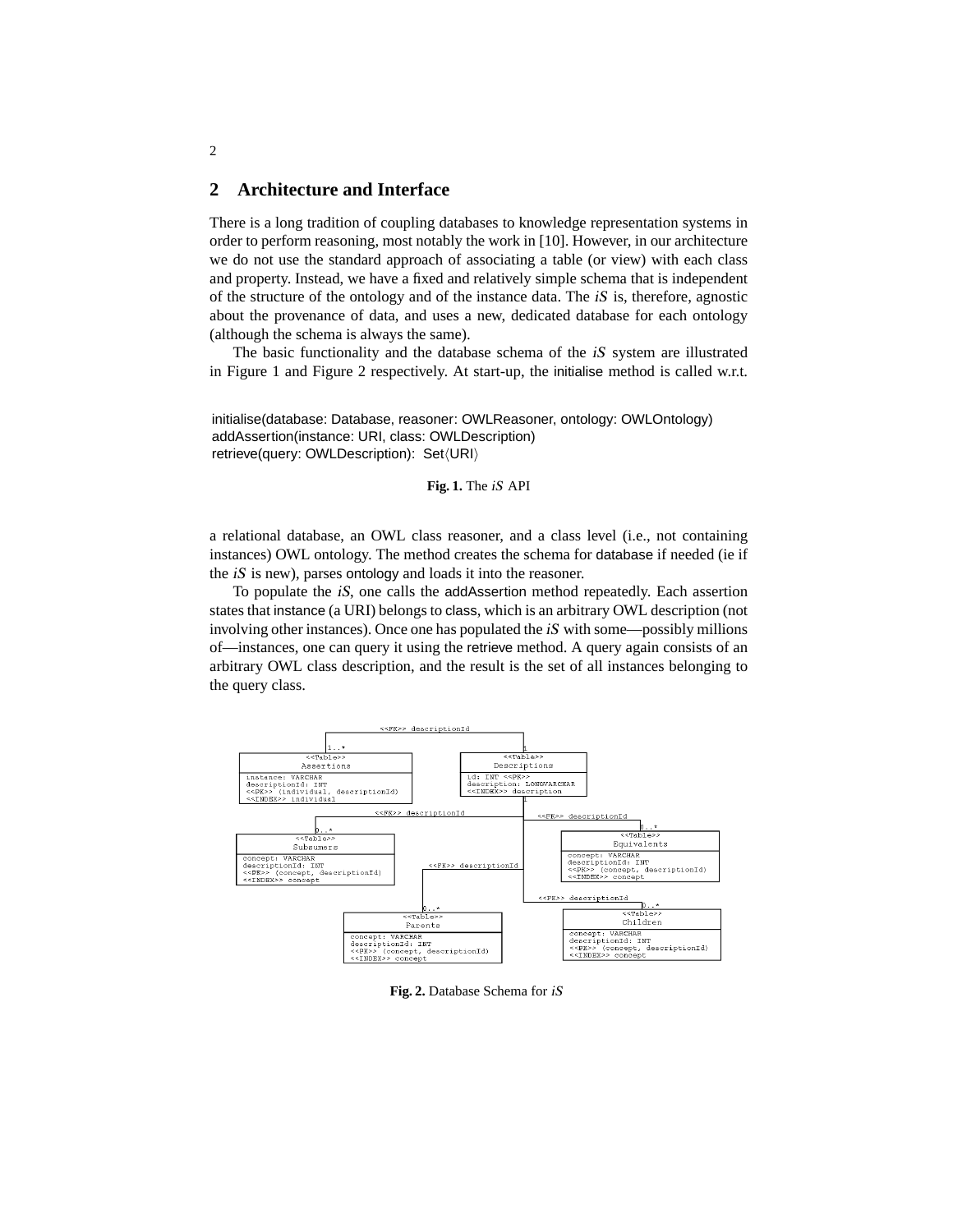### **3 Implementation**

We have implemented our system in  $Java<sup>1</sup>$ . The communication with the reasoner is implemented using the DIG interface [7]. This allows the iS system to be, again, fully agnostic of the actual reasoner used; indeed, we have used FaCT [14], Racer [12], and FaCT++ [1] in our applications, sometimes using all of them at different times for the same iS. As for the database system, we have used *MySQL*, *Oracle* and *Hypersonic*, accessed either through *JDBC* or through *Hibernate*

The key algorithms in the Java code itself are those for addAssertion and retrieve. Our starting point is the 'semantic indexing' of [15], taking the atomic classes in the ontology as indexing concepts. In order to improve performance we also cache additional information about descriptions: for every description  $D$  used in a class-instance assertion or query, we store  $D$  in the Descriptions table, compute (using a TBox reasoner) the location of  $D$  in the class hierarchy, and cache all named (atomic) concepts that

- **–** subsume D (storing them in the Subsumers table);
- **–** are equivalent to D (storing them in the Equivalents table);
- **–** are parents (direct subsumers) of D (storing them in the Parents table); or
- **–** are children (direct subsumees) of D (storing them in the Children table).

Caching this information avoids the need to traverse the class hierarchy (and issue many DB queries) when answering instance retrieval queries. With this data in place, the speed of retrieval for a query  $Q$  depends on whether:

- 1. Q is referenced in Equivalents ( $\Rightarrow$  virtually immediate answer);
- 2. Q subsumes the conjunction of its parents<sup>2</sup> ( $\Rightarrow$  fast answer);
- 3. there is a set I of individuals, each of which is an instance of *all* of the parents of Q and not an instance of *any* child of  $Q \implies$  speed of answer depends on size of *I*).

Note that almost all the reasoning needed in retrieval is performed by means of (single) SQL queries, with the exception of the last case where the reasoner is needed for as many subsumption tests as the size of  $I$ . For more details visit the *iS* website [4].

Clearly, the performance gains obtained by caching classified descriptions come at the expenses of maintenance: changes at the class level of the ontology require costly updates to the iS. The whole system, however, is geared towards scalability and fast retrieval times, and the applications below demonstrate that this is useful in realistic scenarios.

## **4 Applications and Performance**

The first application we describe illustrates the performance of the *iS* w.r.t. a real world problem with more that half a million instances. The Gene Ontology (*GO*) consortium publishes every month a database [2] of gene products referring to terms in a large (tens of thousands of classes) ontology. The structural simplicity of the ontology (little

<sup>&</sup>lt;sup>1</sup> Source code, binaries, GUI, and test suites are publicly available from SourceForge [3].

<sup>&</sup>lt;sup>2</sup> Every concept is always subsumed by the conjunction of its parents, hence this effectively checks whether Q is equivalent to the conjunction of its parents.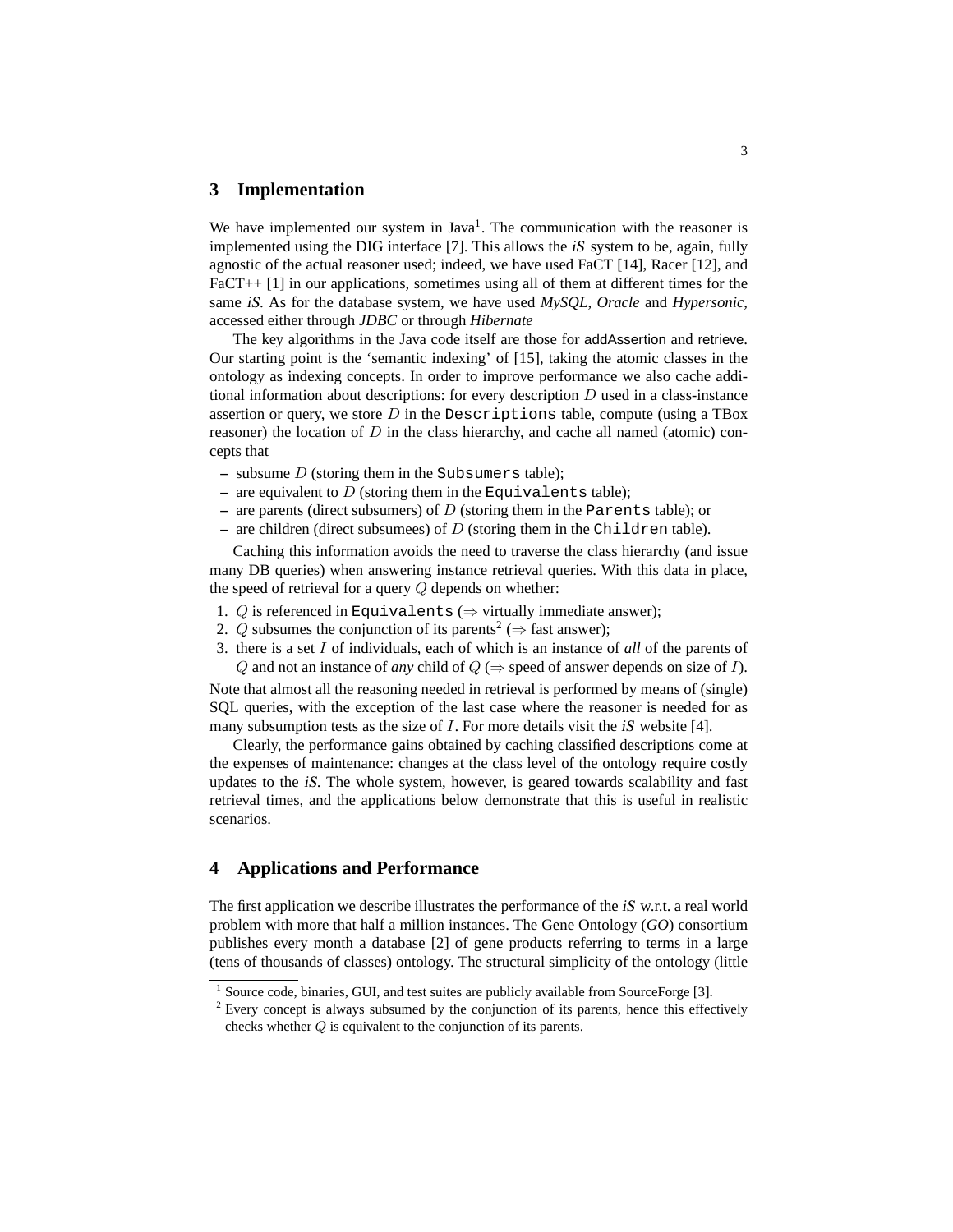more than a taxonomy of classes) means that its transitive closure can be precomputed and stored in the database so that, when a client searches for the gene products whose descriptions are subsumed by a set of terms, the answer can be returned without using any reasoner. Together with other functionality provided by the database, this provides biologists with a service which is highly valued and widely used.

To test the iS, we mined (the SWISS-PROT fragment of) the Gene Ontology database extracting 653,762 gene product descriptions which we loaded in the *iS* using the addAssertion method (in 23,750 seconds using FaCT++). In our mining we exploited the fact that gene terms form three more or less separate taxonomies of 'processes', 'components' and 'functions'. We therefore added three corresponding new properties (also known as *roles*) to the gene ontology and described gene products using them. For instance, we asserted that *1433 CANAL* is an instance of the class of gene products that **take part in** *intracellular signalling cascade*, are **part of** *chloroplast*, and have the **function** of *protein domain specific binding activity*. (We denote roles in bold and classes in italics.)

This does not take into account annotations and other information present in the GO database, but our aim was simply to test a large set of realistic and interesting data. Extensions in the structure of the ontology (as envisaged in GONG [17]) would allow more complex assertions to be made and more complex queries to be asked .

Our results are very encouraging. We have tested our GO iS against various queries formulated by domain experts. Their descriptions are similar in structure to the description of the assertion for the above gene product *1433 CANAL*, i.e. a conjunction of processes, components and functions (each conjunct possibly empty), and the retrieval times range between less than a second and few seconds depending on the factors discussed in Section 3. The queries cover all three cases mentioned in the previous section, thus including run-time calls to the reasoner for subsumption checks.

More bioinformatics applications of the *iS* include its use to guide gene annotation [6] and, more recently, to investigate the structure of data mined from the InterPro database of protein families [16].

We also built another example [11] of *iS* within the proof-of-concept project *MONET*, where mathematical web-services are envisaged to register to a broker using the *iS* to perform service matching. A typical service description specifies the 'GAMS' classification of the service, the problem it solves, input and output formats, the directives it accepts, the software used to implement it, and the algorithm it implements. All this involves several classes and roles in nested conjunctions from an ontology containing thousands of classes interconnected by means of tens of roles. The structural richness of the ontology means that services can then be matched using, e.g., a bibliographic reference to their implemented algorithm. The MONET iS contains too few instances for its performance to be significant, however it illustrates the expressivity of our approach.

## **5 Conclusions and Future Work**

The architectural choices made in the implementation of iS ensure that we use appropriate technologies for appropriate tasks. It is clear that at some point the reasoner must be used in order to retrieve individuals, but in our approach it is only used when neces